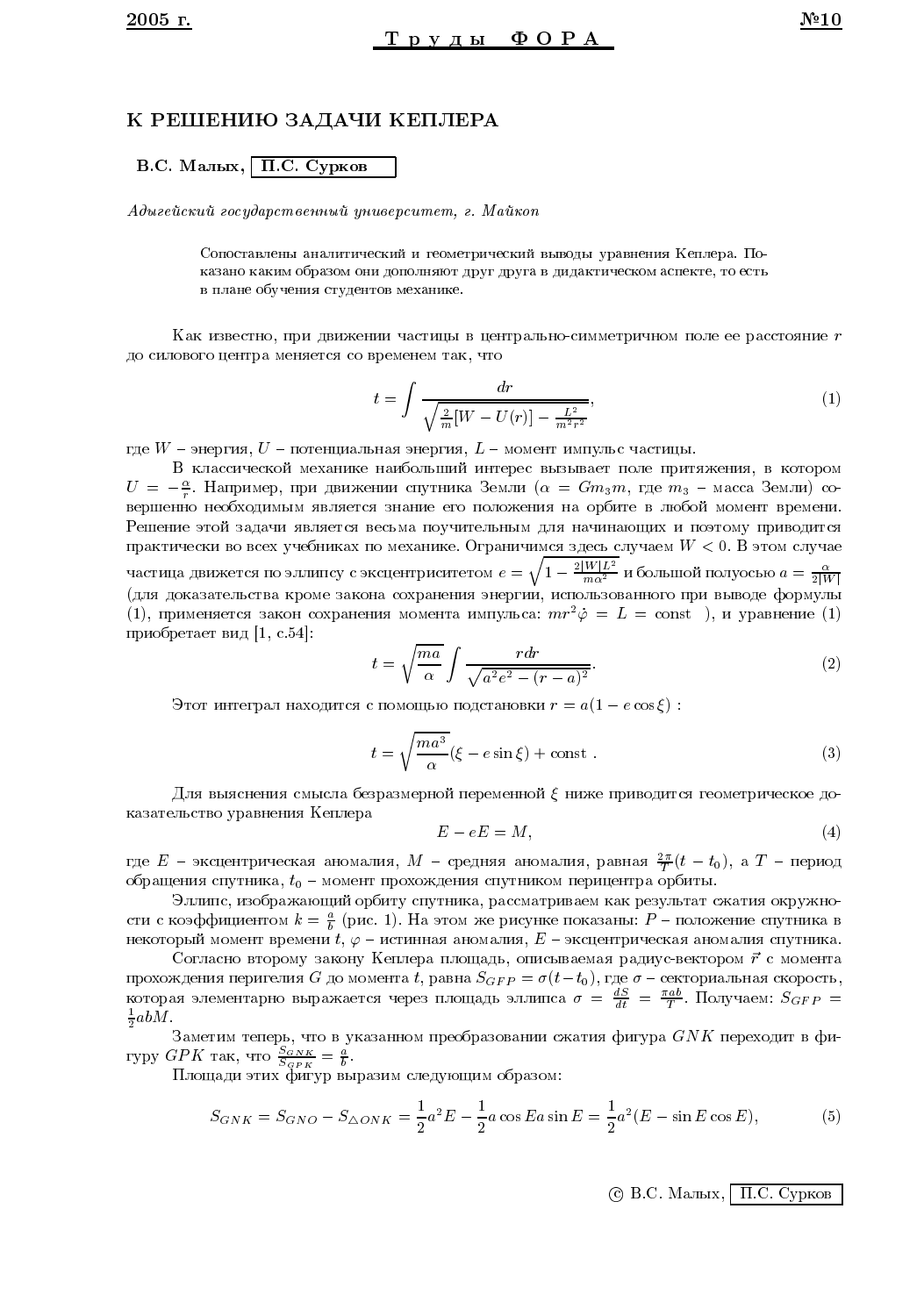

Рис. 1. Эллипс, изображающий орбиту спутника, как результат сжатия окружности

$$
S_{GPK} = S_{GFP} + S_{\triangle FPK} = \frac{1}{2}abM + \frac{1}{2}(c - a\cos E)\frac{b}{a}a\sin E = \frac{1}{2}ab(M + e\sin E - \sin E\cos E). \tag{6}
$$

Из последних трех формул следует уравнение Кеплера (4).

Таким образом,  $\frac{2\pi}{T}(t-t_0) = E - e \sin E$ , и  $t = \frac{T}{2\pi}(E - e \sin E) + t_0$ , что полностью соответствует формуле (3): переменная  $\xi$  является эксцентрической аномалией спутника; постоянная интегрирования равна нулю, если начать отсчет времени с момента прохождения спутником перигея, то есть положить  $t_0 = 0$ .

Знание экспентрической аномалии в момент времени  $t$  полностью определяет положение спутника в этот момент времени. Например, в системе декартовых координат, соответствующей каноническому уравнению эллипса:

$$
x = OK = a \cos E, \ \ y = KP = \frac{b}{a} a \sin E = a \sqrt{1 - e^2} \sin E.
$$
 (7)

Решение трансцендентного уравнения (4) требует для начинающих изучать данную задачу некоторых пояснений.

Покажем прежде всего, что уравнение имеет в рассматриваемом случае  $(e < 1)$  единственный корень. Для этого представим левую часть уравнения (4) как функцию эксцентрической аномалии:  $f(E) = E - e \sin E$ . Поскольку  $f'(E) = 1 - e \cos E > 0$ , то  $f(E)$  монотонно возрастает, и линия, выражающая график ее зависимости от E, пересечет прямую  $M = \text{const}$  только в одной точке, что и доказывает единственность решения.

Графический метод решения уравнения (4), основанный на построении и нахождении точки пересечения графиков функций  $y(E) = \frac{1}{e}(E - M)$  и  $y(E) = \sin(E)$  не всегда даст необходимую точность. Наиболее простым приемом, позволяющим получить приемлемую точность, здесь является итерационный метод неподвижной точки. Уравнение Кеплера записывается в виде  $E = e \sin E + M$ . За нулевое приближение искомого корня можно принять среднюю аномалию:  $E_0 = e \sin M + M$ . Первое приближение  $E_1 = e \sin E_0 + M$  и т.д. За конечное число шагов получаем уравнение  $E_{n+1} = e \sin E_n + M$ , в котором  $E_{n+1} = E_n$ , то есть находим корень уравнения (4). Подробнее см. в [2. с. 62-64].

#### Приложение

Здесь рассматриваются некоторые детали методики преподавания, в частности, проблемы, возникающие у студентов при прохождении данной темы.

Вывести (геометрически) формулу Кеплера при других (нежели на рис. 1) положениях планеты на орбите.

При движении планеты от перигелия к афелию меняется взаимное расположение фигуры  $GFP$  и треугольников  $KPF$  и  $ONK$ . Соответственно несколько изменяются преобразования (5) и (6). Положение точки  $K$  на рис. 1 определяет 7 случаев.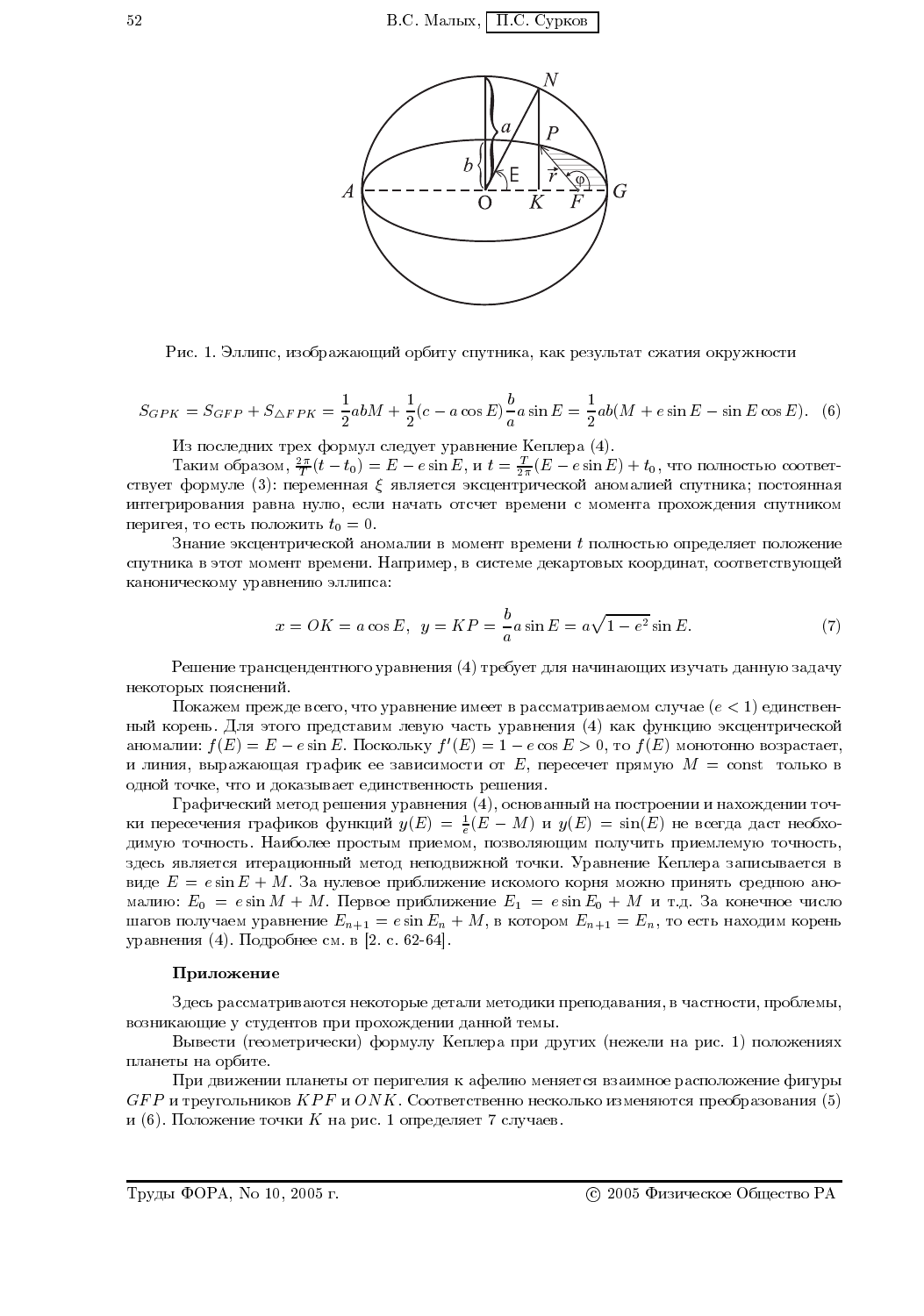

Рис. 2. Геометрическая иллюстрация изменения вида преобразований (5) и (6)

1). Точка *К* совпадает с перигелием. Все названные фигуры вырождаются в отрезки. При этом  $M = 0$ ,  $E = 0$  (и  $\varphi = 0$ ).

2). Точка  $K$  находится между  $G$  и  $F$ . Все три аномалии не превышают  $90^0$  (являются острыми углами). Этот случай рассмотрен в [3, с. 138] (на элементарном уровне). Здесь же в преобразовании (6) поменяются знаки перед  $S_{\triangle KPF}$  и у  $(c - a \cos E)$ . Все остальное остается прежним.

3). Точка *K* оказывается в фокусе *F*. Здесь в отрезок вырождается только  $\triangle KPF$ , и в преобразовании (6)  $S_{\triangle KPF} = 0$ . Тогда из (5) и (6) следует  $M = E - \sin E \cos E$ . Но в данном случае  $\cos E = e$ , и формула (4) также верна.

4). Точка  $K$  – между  $F$  и  $O$ . Этот случай рассмотрен в основном доказательстве формулы  $(4).$ 

5). Точка *K* совпадает с центром *O*. В отрезок вырождается  $\triangle ONK$ . Теперь  $S_{KNG} = \frac{1}{2}a^2E$ ;<br> $S_{KPG} = \frac{1}{2}abM + \frac{1}{2}cb$ , и  $E = M + e$ . Это не противоречит уравнению (4), так как для этого случая  $E = 90^{\circ}$  и  $\sin E = 1$ .

6). Если 90<sup>0</sup> <  $E$  < 180<sup>0</sup> (точка K между O и A), то преобразования (5) и (6) согласно рис. 2 слегка изменяются:

$$
S_{KNG} = S_{ONG} + S_{ONK} = \frac{1}{2}a^2E + \frac{1}{2}a\cos(180^\circ - E)a\sin(180^\circ - E) = \frac{1}{2}a^2(E - \sin E\cos E),
$$

$$
S_{KPG} = S_{GFP} + S_{\triangle KPF} = \frac{1}{2}abM + \frac{1}{2}(c + a\cos(180^\circ - E)b\sin E) = \frac{1}{2}ab(M + e\sin E - \sin E\cos E),
$$

но окончательный вид будет таким же, что и для рис. 1.

7). Точка попадает в афелий. То же, что в случае 1), только  $M = E = \varphi = 180^0$ .

Дальнейшее движение планеты от афелия к перигелию не обязательно рассматривать так подробно. Достаточно заметить, что положения  $P'$  (рис.2) являются симметричными относительно прямой  $AG$  рассмотренным ранее положениям планеты  $P$ .

Прежним эксцентрической и истинной аномалиям будут соответствовать точно такие же углы  $E'$  и  $\varphi'$ . Но так как новые аномалии связаны с этими углами соотношениями:  $E=360^0$  –  $E'$ и  $\varphi = 360^0 - \varphi'$ , то во всех формулах произойдет замена  $E \to 360^0 - E$  и  $\varphi \to 360^0 - \varphi$ , и  $(t-t_0) \rightarrow T-(t-t_0)$ , откуда следует:  $M \rightarrow 360^{\circ} - M$ . При всех этих заменах уравнение Кеплера (4) не изменяется.

### От редколлегии

Представленная в статье модификация геометрического метода была найдена Петром Сурковым, когда он был еще студентом АГУ. Она значительно выигрывает в краткости и ясности